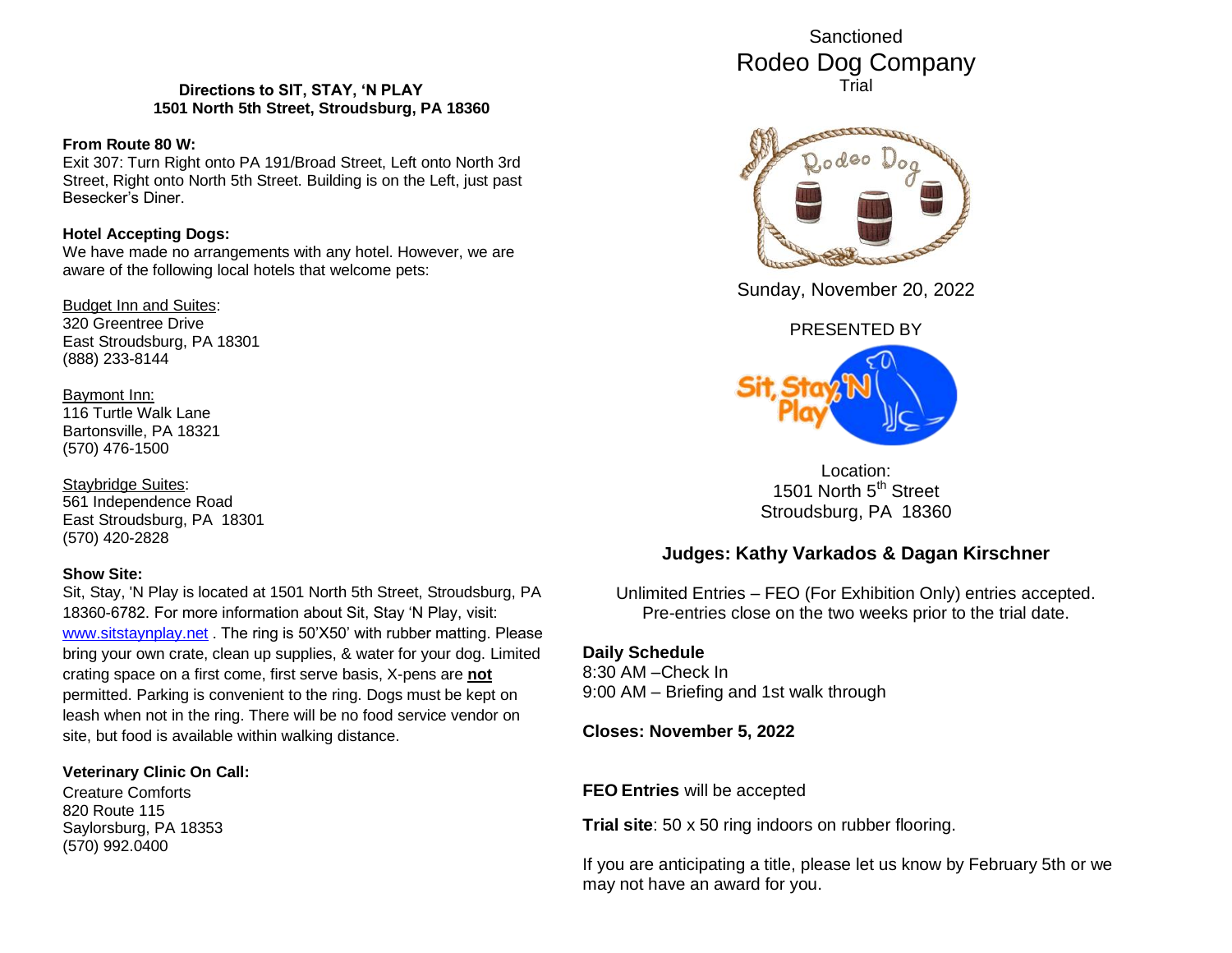Trial starts at 9:30 am with Clover for small dogs. It will run with lowest level going first. Opens on Sept. 19, 2022 and Closes on Nov. 5, 2022

Entries accepted the day of the show.

Judges: Kathy Varkados & Dagan Kirschner

Entry Fees: \$20.00 for the 1st class and \$10.00 for each additional class in that trial. Day of Show Entry Fee: \$25.00 for the 1st class/\$15.00 for each additional class in that trial. Entries received after closing date will be considered day of entries, and will have increased fees.

Trials will run concurrently and move-up's accepted.

Make Check payable to: Sit, Stay, 'N Play Mail Entries to: Sit, Stay, 'N Play Attention: RDC 1501 North 5<sup>th</sup> Street, Stroudsburg, PA 18360

I agree that the club holding this event has the right to refuse an entry. I agree to hold Rodeo Dog, the club holding the event, their members and judges, harmless from any claim for loss or injury which may be alleged to have been caused directly or indirectly to any person or thing by the act of this dog while in or about the event premises. I personally assume all responsibility and liability for such claims; and I further agree to hold the aforementioned parties harmless from any claim for loss, injury, or damage to this dog or person. I agree to abide by the rules and regulations of Rodeo Dog Company.

In the event of dangerous weather conditions or an act of God, Rodeo Dog Company has the right to cancel the event with no refunds. Dogs absent due to an injury or sickness must present a valid veterinary excuse to get a full refund.

| Name:  |                                                     |
|--------|-----------------------------------------------------|
|        |                                                     |
| Email: | <u> 1980 - Andrea Andrews, amerikansk politik (</u> |
| Phone: |                                                     |
| Date:  |                                                     |

| RDC#:                                                                                      |    | <b>Call Name:</b> |                                               |           |                           |                      | Breed:                                                |   |   |    |           |      |
|--------------------------------------------------------------------------------------------|----|-------------------|-----------------------------------------------|-----------|---------------------------|----------------------|-------------------------------------------------------|---|---|----|-----------|------|
| <b>RDC Registered Name:</b>                                                                |    |                   |                                               |           |                           |                      | Date of Birth:                                        |   |   |    |           | Sex: |
| <b>Choose Category</b>                                                                     |    |                   | Regular<br>Junior Handler<br>Special/Seniors* |           | *Requested Accommodations |                      |                                                       |   |   |    |           |      |
| <b>Choose Height</b><br>RDC number should be entered as "PENDING" if you don't have # yet. |    |                   | Small<br>Medium<br>Large                      |           |                           |                      |                                                       |   |   |    |           |      |
| Owner(s):                                                                                  |    |                   |                                               |           |                           |                      | $\square$ Disabled Handler:                           |   |   |    |           |      |
|                                                                                            |    |                   |                                               |           |                           |                      |                                                       |   |   |    |           |      |
| <b>Owner's Address:</b>                                                                    |    |                   |                                               |           |                           |                      |                                                       |   |   |    |           |      |
| City/State/Zip:                                                                            |    |                   |                                               |           |                           |                      |                                                       |   |   |    |           |      |
| E-mail (required for confirmation):                                                        |    |                   |                                               |           |                           | Phone:               |                                                       |   |   |    |           |      |
| Sunday, Nov. 20, 2022 - Trial #126<br><b>Small to Tall</b>                                 |    |                   |                                               |           |                           |                      | Sunday, Nov. 20, 2022 - Trial #127<br>Tall to Small - |   |   |    |           |      |
| B: Beginner P: Performance H: Halter                                                       |    |                   |                                               |           |                           |                      | PC: Performance Champ M: Master                       |   |   |    |           |      |
| <b>Straight Line</b>                                                                       | B  | P                 | н                                             | <b>PC</b> | м                         | <b>Straight Line</b> |                                                       | B | P | H  | PC        | M    |
| Lock, Stock, &<br><b>Barrel</b>                                                            |    | P                 | H.                                            | <b>PC</b> |                           | <b>Barrel</b>        | Lock, Stock, &                                        |   | P | H. | PC        |      |
| <b>Clover</b>                                                                              | B. | P                 | H.                                            | PC -      | M                         | Clover               |                                                       | B | P | H. | <b>PC</b> | M    |
| <b>Round Up</b>                                                                            |    | P                 | H.                                            | PC.       |                           | <b>Round Up</b>      |                                                       |   | P | H. | PC.       |      |
| Entry Fees: \$20.00 for the 1st class and \$10.00 for each additional class in that trial. |    |                   |                                               |           |                           |                      |                                                       |   |   |    |           |      |
| Total Fees Trial #126: \$                                                                  |    |                   |                                               |           |                           |                      | Total Fees Trial #127: \$                             |   |   |    |           |      |
| Rodeo Dog rules, regulations, policies, and guidelines are available on the Rodeo Dog      |    |                   |                                               |           | website.                  |                      |                                                       |   |   |    |           |      |

**Entry Form – Please Print** Trial Date: November 20, 2022 Make Checks Payable to: Sit, Stay, 'N Play Return this completed form with entry fees to: Sit, Stay, 'N Play Attn: RDC, 1501 North 5<sup>th</sup> Street, Stroudsburg, PA 18360